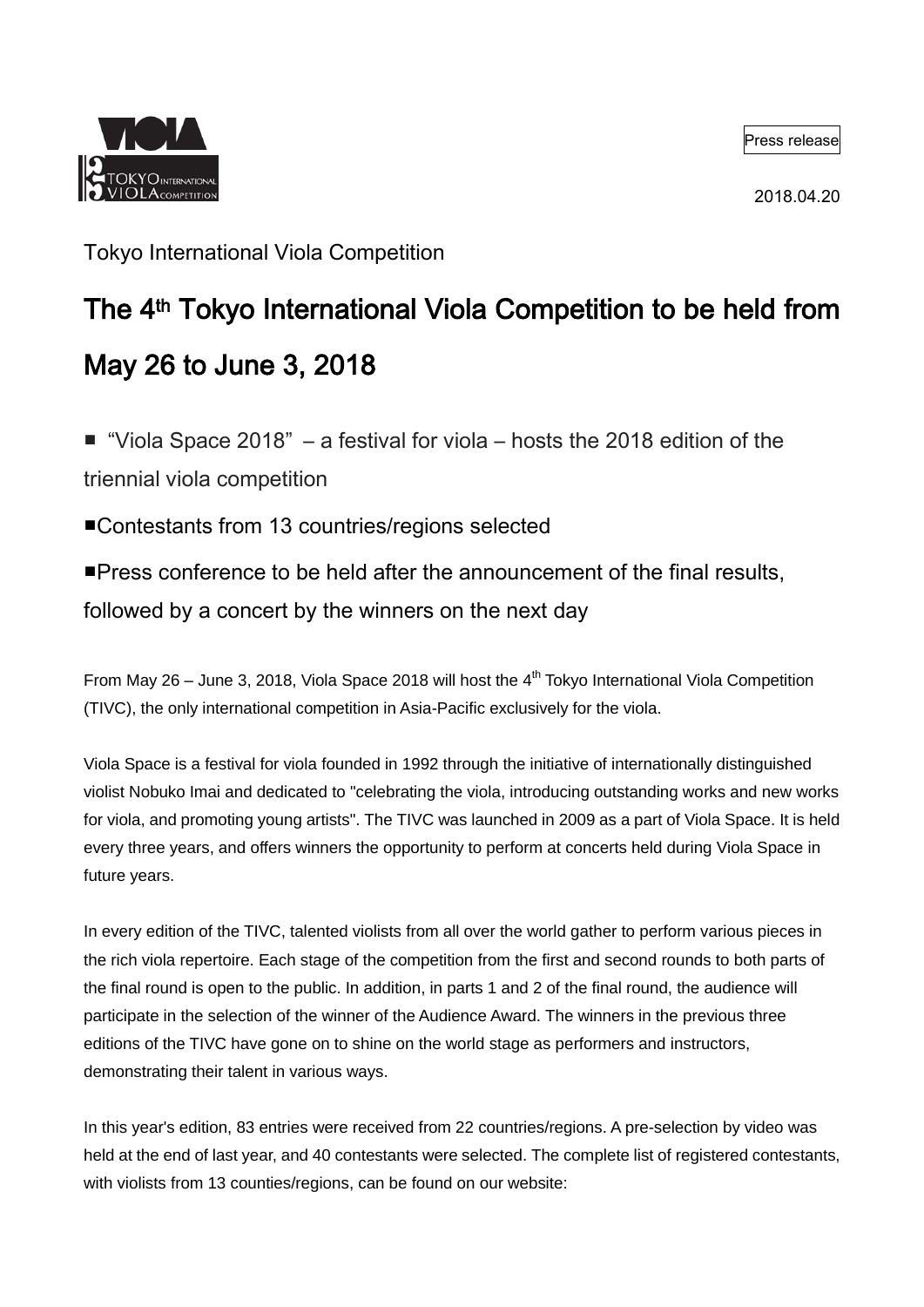#### <http://tivc.jp/files/d661839780ba55372a16df03f223ef6a.pdf>

The final round will be held on the 2nd and 3rd of June, and this year's 1st prize winner will receive JPY 1,000,000 and a viola d'amore, made and donated by Robert Blaszauer, along with opportunities to perform in concerts. The 2nd and 3rd prize winners will receive JPY 600,000 and JPY 300,000 respectively. There are several other special prizes, including an Audience Award, where the winner will be selected by audience vote in the final rounds.

The 2018 jury is composed of Nobuko Imai, Antoine Tamestit, Hariolf Schlichtig, Pamela Frank and Ichiro Nodaira. Please refer to our website for further details. It is worth noting that this year, the work commissioned by the Competition to be performed in the second round is by one of the jury members, Ichiro Nodaira.

#### <http://tivc.jp/eng/competition/>

In addition to the competition, there are regular concerts and open master classes by jury members and other top-class performers, with the various activities aiming to introduce the audience to the appeal and potential of the viola.

The gala concerts by jury members are a unique and very popular part of the Competition. This year's theme is "children". The pieces to be performed have been selected with a focus on childhood experiences and on the connection between music heard as a child and the present.

Furthermore, we also aim to make the experience of participating, not just competing, meaningful to all the contestants, providing opportunities for unsuccessful contestants to consult jury members, and participate in workshops.

With a jury led by world-class performers like Nobuko Imai and Antoine Tamestit, and a spectacular repertoire of works for the viola ranging from the classical to the contemporary, as well as young, up-and-coming violists from all over the world gathering to demonstrate their talent, the Competition is bound to be a dramatic experience. We hope that you will assist us in spreading the word so that music fans from around the world visiting Japan can also enjoy this unique experience.

Please also note that on Saturday, June 2, after the announcement of the results of the Final round 2 "Concerto", there will be a press conference by jury members and competition winners. We hope you can also join us on this occasion.

The overall schedule is as follows. (For detailed information please refer to the following website: [http://tivc.jp/eng/competition/\)](http://tivc.jp/eng/competition/)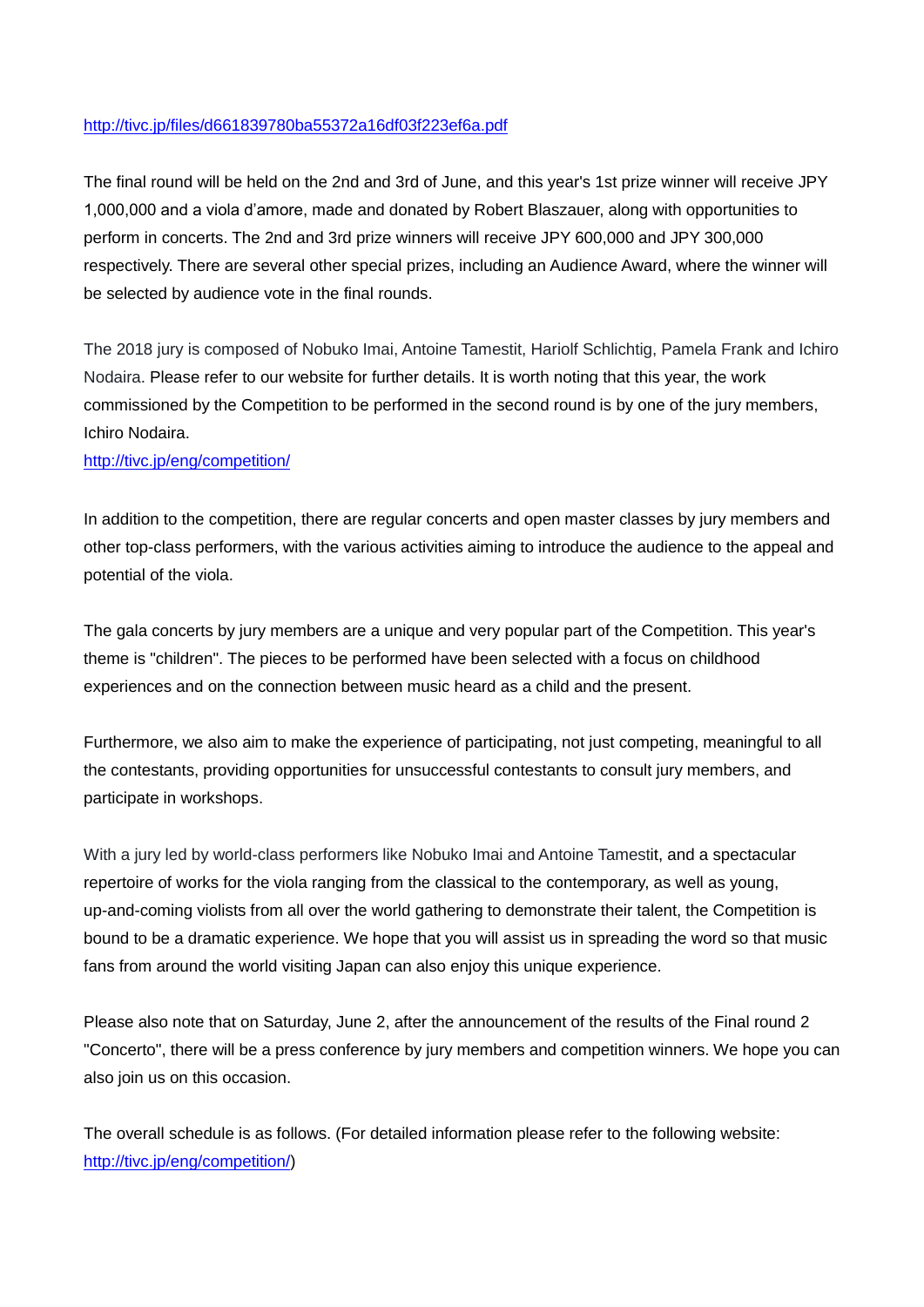| May 26 (Sat) & May 27 (Sun) 10:00<br>May 29 (Tue) & May 30 (Wed) 10:00 |       | First round<br>Second round                                |
|------------------------------------------------------------------------|-------|------------------------------------------------------------|
|                                                                        |       |                                                            |
| June 1 (Fri)                                                           | 10:00 | Final round 1 "Sonata and Contemporary"                    |
|                                                                        | 19:00 | Gala concert 2                                             |
| June 2 (Sat)                                                           | 15:00 | Final round 2 "Concerto"                                   |
|                                                                        |       | Announcement of the results                                |
|                                                                        | 18:30 | Press conference (details TBA)                             |
| June 3 (Sun)                                                           | 14:15 | Prize award ceremony                                       |
|                                                                        | 15:00 | Prizewinners' concert                                      |
|                                                                        | 17:30 | Closing reception                                          |
| (For prizewinners)                                                     |       |                                                            |
| June 5 (Tue)                                                           |       | Prizewinners' gala concert at the Phoenix hall in Osaka    |
| June 6 (Wed)                                                           |       | Prizewinners' gala concert at the Munetsugu hall in Nagoya |
| June 8 (Fri)                                                           |       | Prizewinners' gala concert at PaToNa hall in Sendai        |

We look forward to welcoming you to the event.

Finally, below are some comments from each of the jury members, taken from a press conference held on June 6, 2015 following the 3rd TIVC.

**Nobuko Imai** (violist) / President of the jury



"This year's first prize winner, Andrea Burger, also participated in the previous edition, and even then I felt that she had a lot of potential. Kei Tojo, in second place, was impressive in the naturalness of her style. The third prize winner, Louise Desjardins, expressed her every thought in her playing".